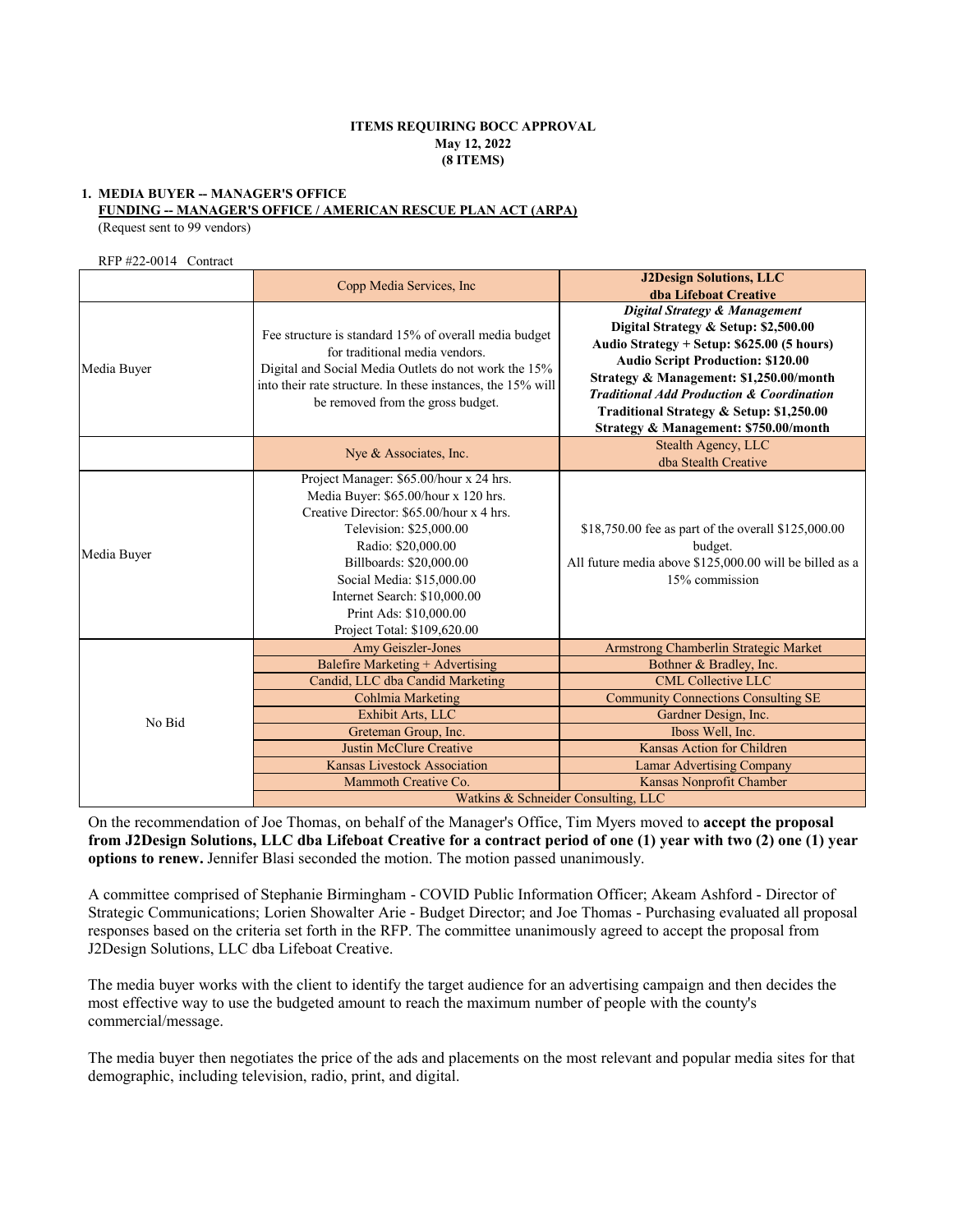### Notes:

This is a proposal and not a bid. Proposals are scored based on criteria set forth in our RFP. There were five (5) components to evaluate:

| Component                                                                               | Points |  |
|-----------------------------------------------------------------------------------------|--------|--|
| A. Total number of media buys, clicks, ROI of digital spend                             | 20     |  |
| B. Access to preferred pricing/discounts and relationships with relevant advertising    | 20     |  |
| partners in key markets                                                                 |        |  |
| C. Experience in providing media buying services for government agencies                | 20     |  |
| D. Experience integrating Google Analytics and other digital analytics tools into media |        |  |
| buying campaigns                                                                        |        |  |
| E. The most advantageous and prudent methodology and costs as determined by the         |        |  |
| county.                                                                                 |        |  |
| Total Points                                                                            | 100    |  |

Notes<sup>.</sup>

Partial funding for this project will be provided by the American Rescue Plan Act (ARPA).

### **Questions and Answers**

Tim Myers: How is this funded? Are we using ARPA funds for some of this?

Joe Thomas: Yes. Some of this is ARPA funded and some of the media is just regular budget funds. ARPA stands for American Rescue Plan Act for the record.

Greg Gann: Can we discuss a little bit how the target audience is achieved? How do you learn that information?

Akeam Ashford: So the target audience is actually achieved with the help of our media buyer. We figure out exactly who we are speaking to, for instance, during Covid-19 we knew we had to speak to those who spoke Spanish as well as Vietnamese. So that in turn became our target audience. We hope to continue to do more messaging, that is really what we need the media buyer for. That personal relationship here in the community, to be able to get us rates, and then also additional media buys that will help to communicate the public.

Greg Gann: Is there a tool to determine measurement of your effectiveness?

Akeam Ashford: Yes. That's a good question. So our media buyers that we've used in the past do have tools. You have Google Analytics for instance which has internal software that can track number of clicks, number of likes, number of posts, number of engagements. So we're asked that for every media campaign that we push out. What is our target audience? Who do we actually reach? What was the actual feedback from those groups?

Tim Meyers: Do we have a target amount that we anticipate spending? I realize that there are going to be different costs associated based on what we're trying to accomplish and what outlets we are using, but do we have an anticipated annual cost?

Akeam Ashford: I don't think we do.

Joe Thomas: I know at one point they mentioned a figure of \$125,000.00. That's going by memory.

Akeam Ashford: I think so and that's going by memory as well. I know that Tania Cole, the Assistant County Manager, had mentioned about \$150,000.00 asked from the County Commisioners so that will be broken out in between several different campaigns.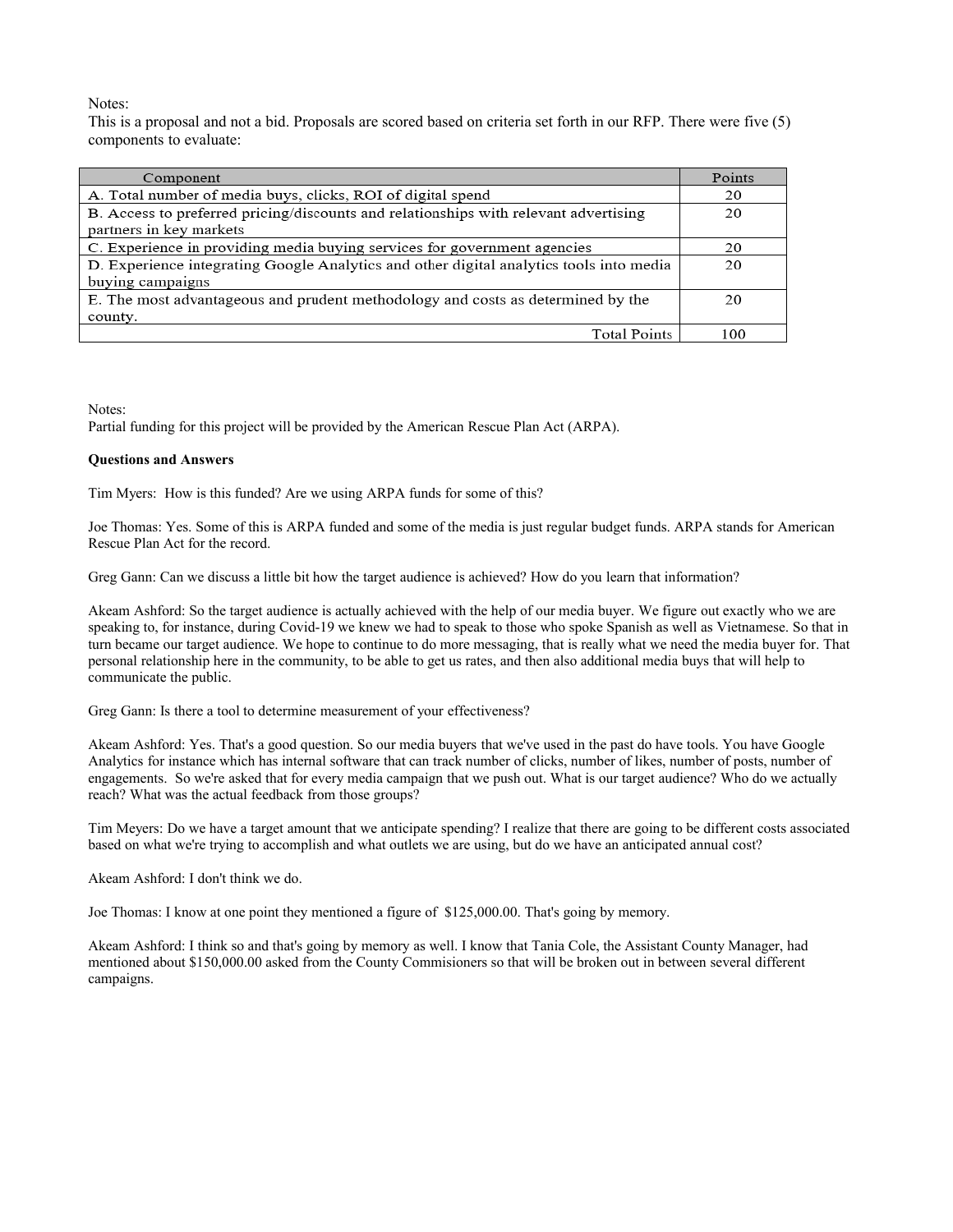### **2. CONTRACT EXTENSION TO NATIONAL SCREENING BUREAU CONTRACT #4106-9 -- HUMAN RESOURCES FUNDING -- VARIOUS DEPARTMENTS**

(Contract Extension)

|                              | <b>National Screening Bureau</b>                        |  |
|------------------------------|---------------------------------------------------------|--|
| Contract $\#4106-9$          | dba National Screening Bureau, LLC                      |  |
|                              | <b>On-Call Laboratory Services</b>                      |  |
| Extension to contract length | Extend the current contract for an additional 16 months |  |

On the recommendation of Joe Thomas, on behalf of Human Resources, Jennifer Blasi moved to **extend the contract with National Screening Bureau dba National Screening Bureau, LLC through October 12, 2023.**  Greg Gann seconded the motion. The motion passed unanimously.

The original contract term for On-Call Laboratory Services was from June 15, 2017 through June 14, 2022. This extension will allow this contract to be concurrent with a contract for Background Screening Services (Contract #4636-11) from the same vendor.

In the meantime, a new Request for Proposal will have been issued in order to combine both services into a single agreement before the end of this contract term.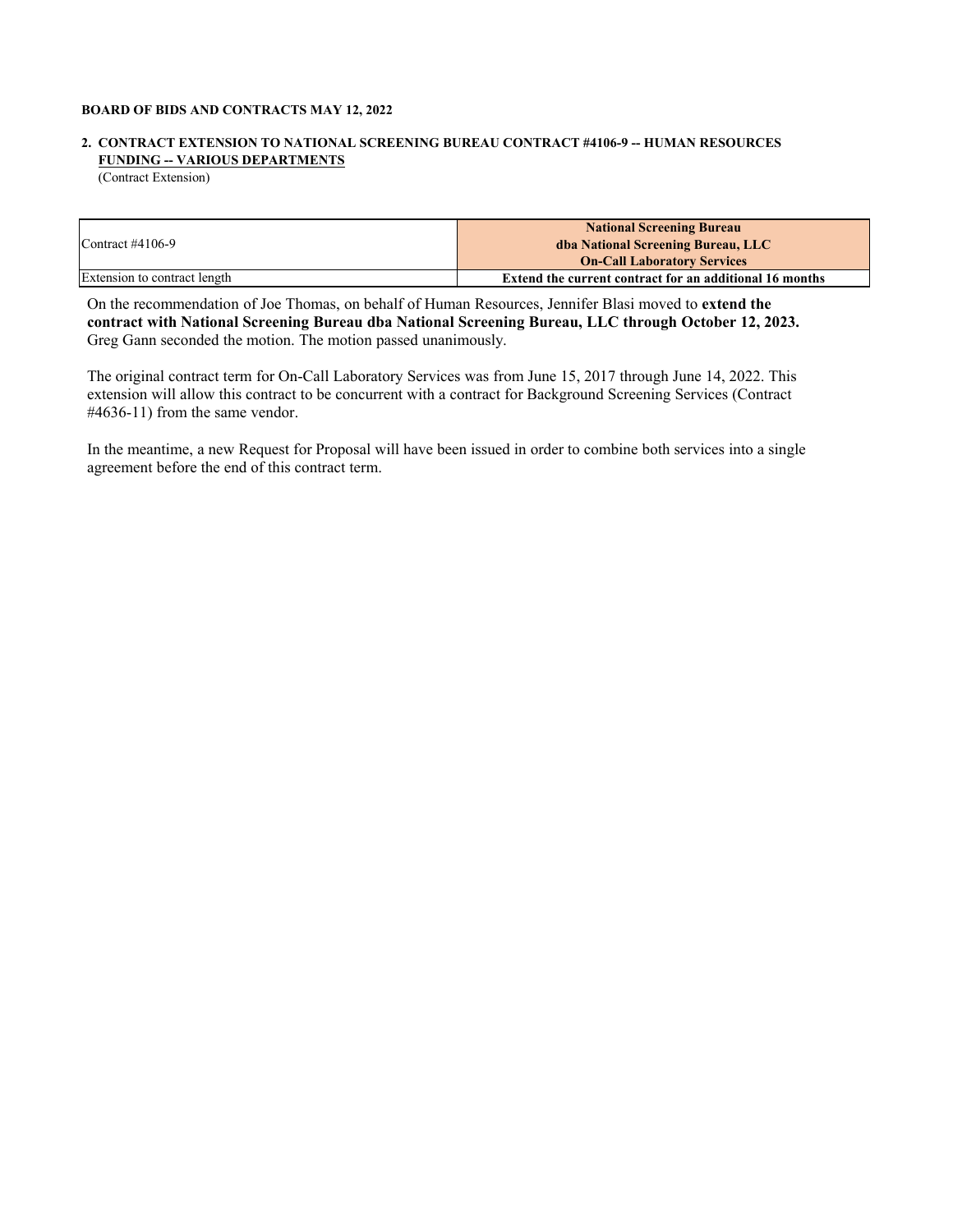#### **3. CONTRACTOR INSTALLED PAVEMENT MARKINGS - METHYL METHACRYLATE (R175-R2) -- PUBLIC WORKS FUNDING -- R175 PREVENTATIVEMX-16+**

(Request sent to 46 vendors)

| RFB #22-0029 S/C #8000201061                                 |                                       |                              |
|--------------------------------------------------------------|---------------------------------------|------------------------------|
| Engineer's Estimate: \$492,296.00                            | <b>Traffic Control Services, Inc.</b> |                              |
| Contractor Installed Pavement Markings - Methyl Methacrylate | \$336,472.20                          |                              |
| $(R175-R2)$                                                  |                                       |                              |
| <b>Bid Bond</b>                                              | Yes                                   |                              |
|                                                              | Dondlinger Construction               | Kansas Paving                |
| No Bid                                                       | L & M Contractors, Inc.               | Nowak Construction Co., Inc. |
|                                                              | Pearson Construction, LLC             | Unruh Excavation             |
|                                                              | <b>Wildcat Construction</b>           |                              |

On the recommendation of Lee Barrier, on behalf of Public Works, Greg Gann moved to **accept the bid from Traffic Control Services, Inc. in the amount of \$336,472.20.** Russell Leeds seconded the motion. The motion passed unanimously.

Sedgwick County Project 2022 Contractor Installed Pavement Markings - MMA (R175-R2) will result in the new application of durable pavement markings on select roads maintained by the county. Traffic Control Services, Inc. is well known to Public Works and has completed this project to the county's satisfaction in years past.

#### **Questions and Answers**

Gregg Gann: Do we have an idea of the durability? How long will these markings last on average?

Lynn Packer: We have used paint, thermoplastic, and methyl methacrylate in the past. Methyl methacrylate is a long lasting and durable marking that will last us at least six (6) to seven (7) years on the road without having to go back and retouch it. That works very well bacause our maintenance program usually touches the road every six (6) to seven (7) years.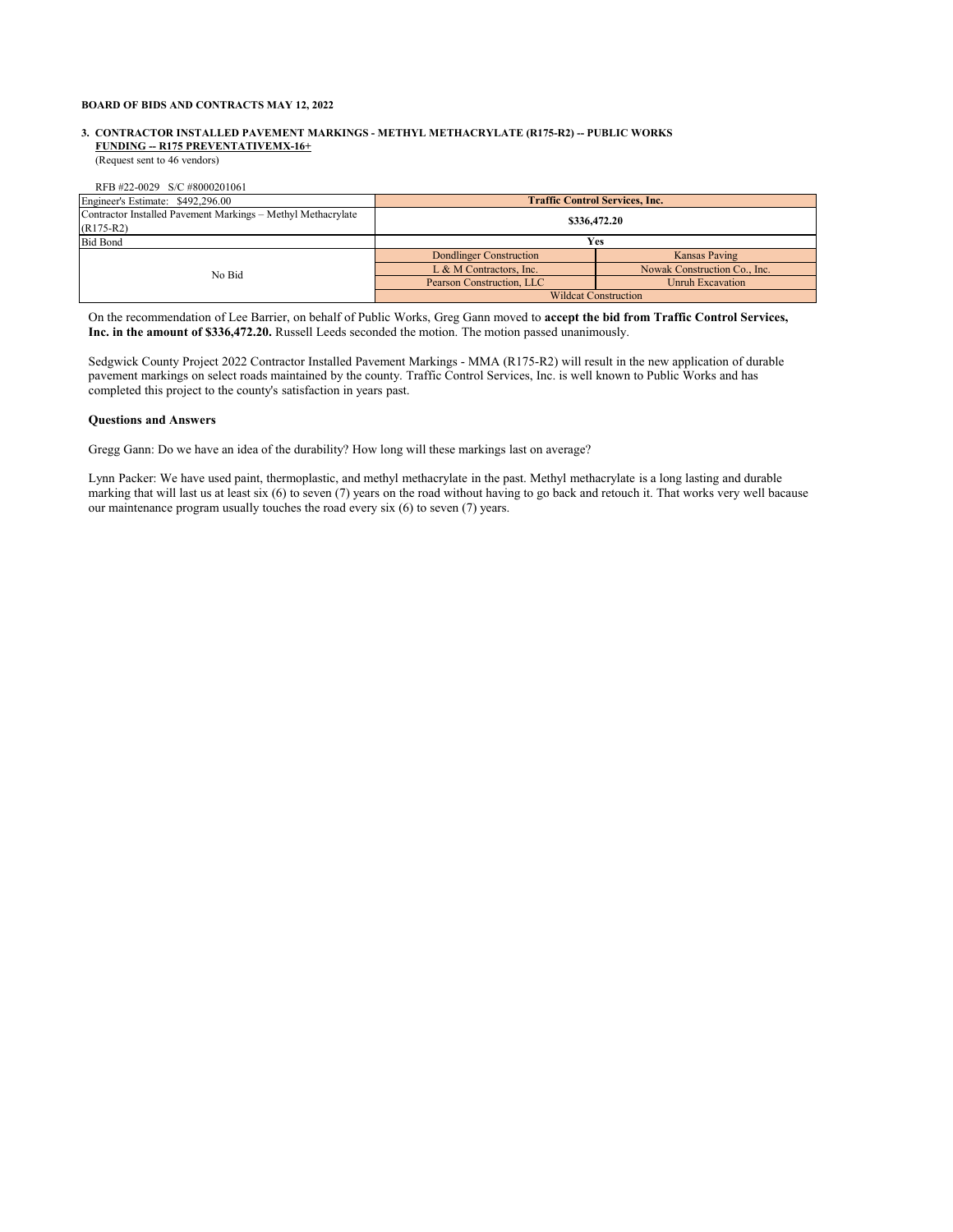### **FUNDING --FACILITIES MAINTENANCE 4. TREATMENT CHEMICALS AND SERVICES FOR CLOSED AND OPEN LOOP HVAC SYSTEMS -- FACILITIES MAINTENANCE**

(Request sent to 30 vendors)

#### RFP #22-0030 Contract

|                                                                                                                            | American Water Treatment<br>Inc. | <b>ChemTreat, Inc.</b>                                                 | Swander Water<br>Management & HOH Water<br>Technology, Inc. |
|----------------------------------------------------------------------------------------------------------------------------|----------------------------------|------------------------------------------------------------------------|-------------------------------------------------------------|
| Annual cost (should include all monthly testing and<br>chemicals to include any possible lab fees and<br>recommendations). | \$31,037.71                      | \$46,602.00                                                            | \$43,380.00                                                 |
| Per hour, in-person consultation (outside normal monthly<br>testing/inspection).                                           | Included                         | <b>Included</b>                                                        | Included                                                    |
| Unit cost for lab fees (outside normal monthly testing).                                                                   | \$300.00 Legionella only         | <b>Included</b>                                                        | \$300.00 Legionella only                                    |
| Unit cost for recommendation preparation (outside of normal<br>monthly testing                                             | Included                         | <b>Included</b>                                                        | Included                                                    |
| No Bid                                                                                                                     | Central Consolidated Inc.        | CM3, Inc.                                                              | North Point Boiler &<br>Combustion                          |
|                                                                                                                            | Mechanical                       | South Central Commercial Suez Water Technologies &<br><b>Solutions</b> | <b>Washer Specialties</b>                                   |

On the recommendation of Tammy Culley, on behalf of Facilities Maintenance, Greg Gann moved to **accept the proposal from ChemTreat, Inc. (ChemTreat) for contracted annual pricing shown above effective July 1, 2022 for a period of two (2) years with three (3) one (1) year options to renew.** Tim Myers seconded the motion. The motion passed unanimously.

An evaluation committee comprised of Kendal Ewing and David Perricone - Facilities Maintenance; Shawn Dowd - Risk Management; and Tammy Culley - Purchasing evaluated the proposal responses based on criteria set forth in the RFP. The committee unanimously agreed to accept the proposal from ChemTreat.

This contract will provide treatment chemicals and services for open and closed loop HVAC systems that are managed by Facilities Maintenance. This work will include initial and monthly testing, recommendations for treatment, and chemicals as needed. County staff performs routine daily testing to monitor levels and consult with the vendor on issues that may arise.

An effective water treatment program provides efficiency in water usage by minimizing microbial growth, scale, corrosion, and sediment build-up of solids on heat transfer surfaces. Proper water treatment minimizes the risk of equipment malfunction or complete failure, which could result in repairs or replacement of the equipment that could subsequently cause temporary loss of heating or cooling in the affected facility. Treatment also protects the staff and public from potential biological risks associated with accumulation of harmful bacteria within such a system.

Water treatment standards and best practices are published by the American Society of Heating, Refrigeration, and Air Conditioning Engineers, Inc. (ASHRAE). These systems have been under a treatment plan since becoming operational. ChemTreat has been providing these services successfully for approximately 15 years and leading Facilities Maintenance in its Smart Release Program for approximately 11 years with very good results.

Sedgwick County Facilities Maintenance started the Smart Release Program on all cooling towers with the plan of being environmentally friendly taking advantage of GREEN technology and helping to reduce carbon footprint. This program has shown good results upon yearly inspections with clean heat exchangers, chiller tubes, and tube sheets.

ChemTreat's customer service has been impeccable during their contract with Facilities Maintenance and their dedication to our sustainability has been outstanding.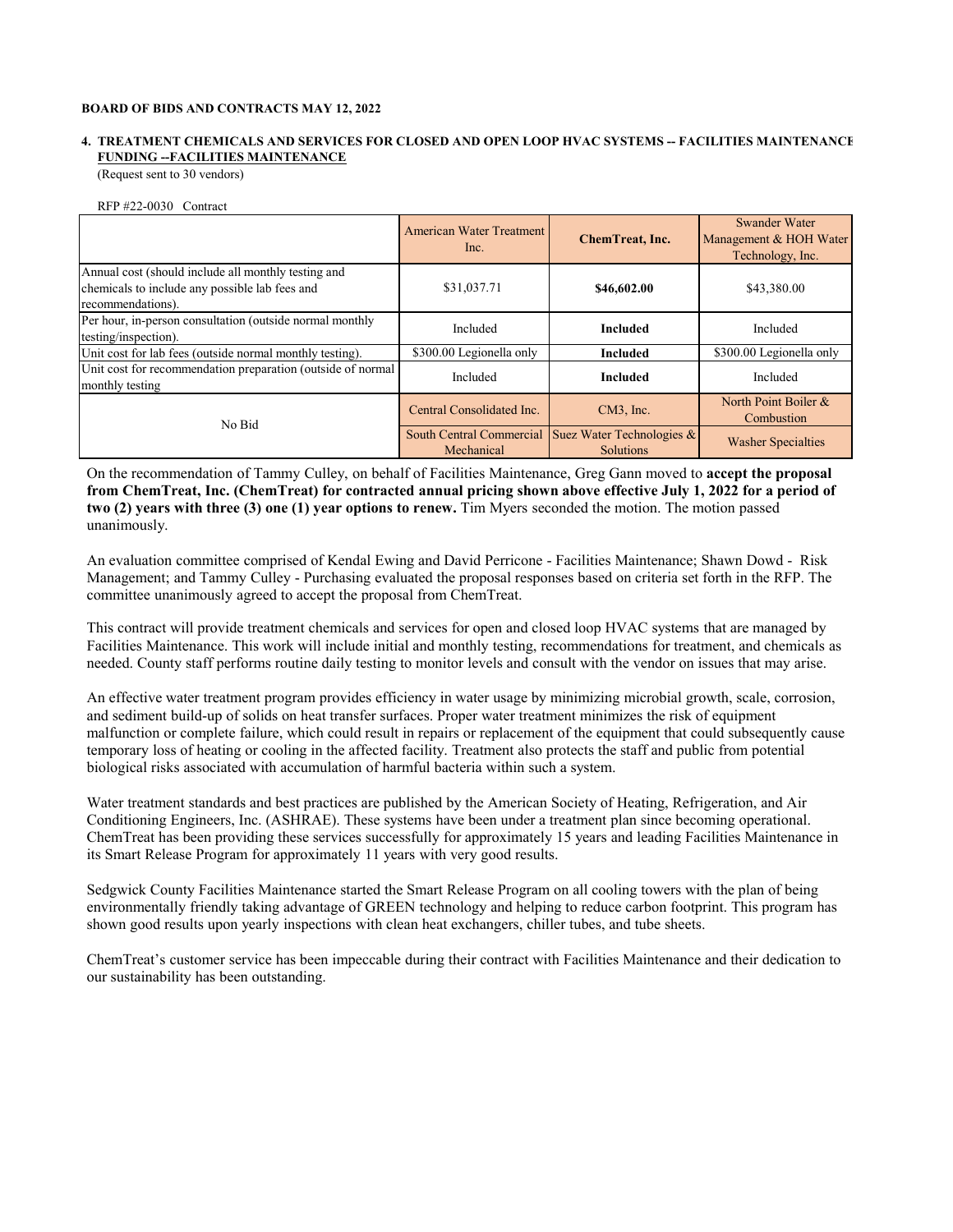Notes:

This is a proposal and not a bid. Proposals are scored based on criteria set forth in our RFP. There were four (4) components to evaluate:

| Component                                                             | Points                     |
|-----------------------------------------------------------------------|----------------------------|
| a. Ability to meet scope of work                                      |                            |
| b. Process & Strategy for performing Green/Carbon footprint reduction |                            |
| c. Ability to respond in a timely manner                              |                            |
| d. Cost                                                               |                            |
|                                                                       | <b>Total Points</b><br>100 |

ChemTreat, Inc. has been under contract with Sedgwick County for the last five (5) years at an annual cost of \$45,150.53.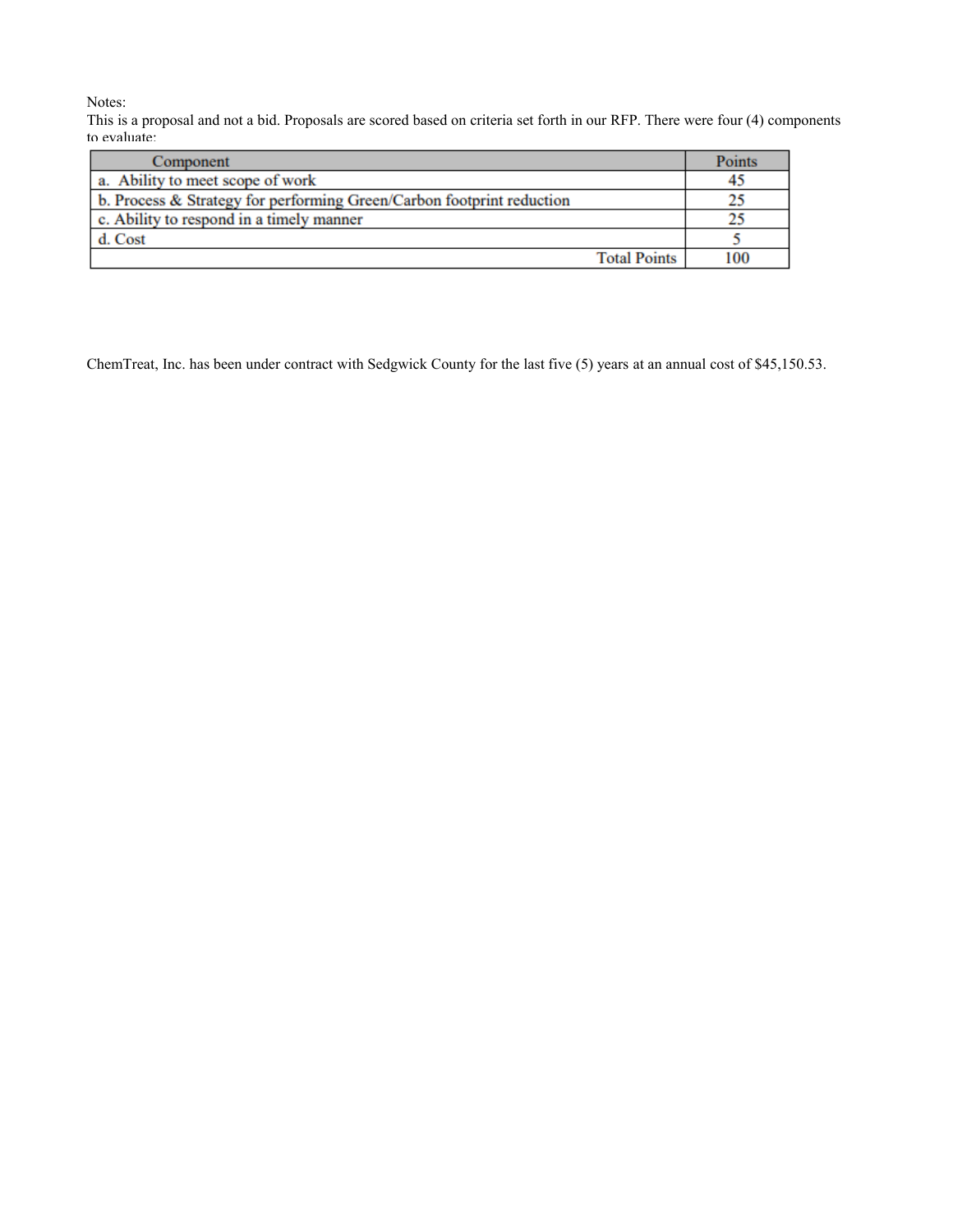# **5. WINCH TRUCK -- FLEET MANAGEMENT / PUBLIC WORKS FUNDING -- KENWORTH TRUCK**

(Joint Governmental Purchase - Sourcewell Contract #060920-KTC)

## #22-2034 S/C #8000201097

|                                    | <b>Kenworth Truck Company, Division of</b><br><b>PACCAR Inc.</b> |
|------------------------------------|------------------------------------------------------------------|
|                                    | Cost                                                             |
| Kenworth Truck Chassis             | \$95,015.00                                                      |
| Bed Refurbishment and Installation | \$36,387.00                                                      |
| Total                              | \$131,402.00                                                     |

On the recommendation of Britt Rosencutter, on behalf of Fleet Management and Public Works, Tim Meyers moved to **accept the quote from Kenworth Truck Company, Division of PACCAR Inc. based on Sourcewell Contract #060920-KTC in the amount of \$131,402.00**. Jennifer Blasi seconded the motion. The motion passed unanimously.

This vehicle will be equipped with a winch which will enable it to be used when installing precast culverts to connect the boxes together. It also will be used to haul equipment to job sites, allowing a dump truck which would normally be used for this purpose, to be freed up to work on other county projects. Since this vehicle has a winch, Public Works will be able to utilize it in the event another vehicle or piece of equipment gets stuck on a job site, alleviating the need to call a tow truck.

The original price of the chassis for this vehicle is \$121,696.00. By utilizing this Sourcewell contract this price is reduced to \$95,015.00. To increase savings on this purchase, Public Works has chosen to refurbish the bed instead of purchasing a new bed. The cost of refurbishment is \$36,387.00 versus replacing with a new bed at a cost of approximately \$50,000.00 - \$60,000.00.

Notes: Vehicle being replaced. Vehicle # Year Make/Model VIN Number Mileage Point Total 0073 1996 International 4700 1HTSCAAR6TH301240 96,736 15.2

This pricing was competitively bid though the Sourcewell bidding process.

# **Questions and Answers**

Tim Myers: The vehicle being replaced on this contract is a 1996, is that correct?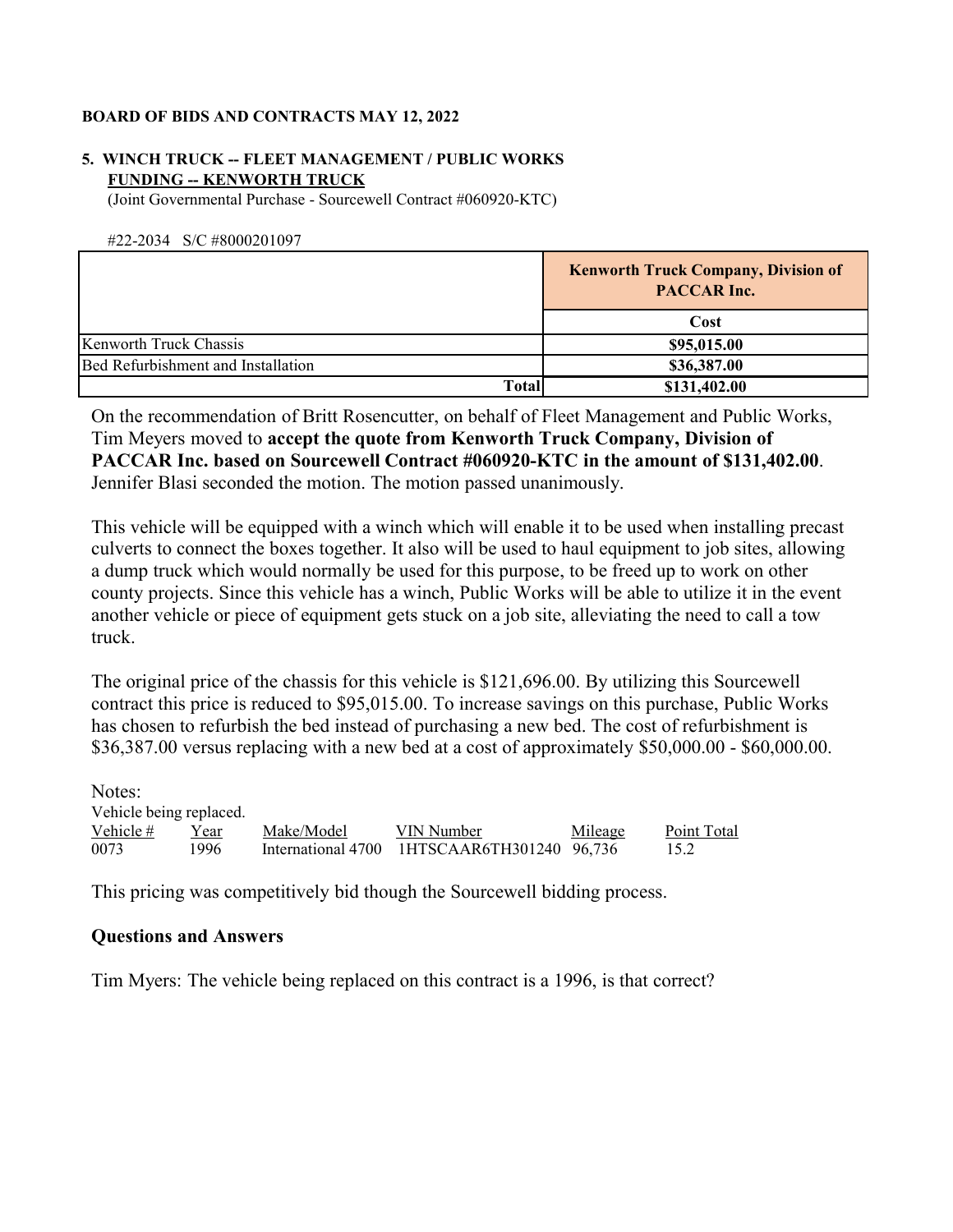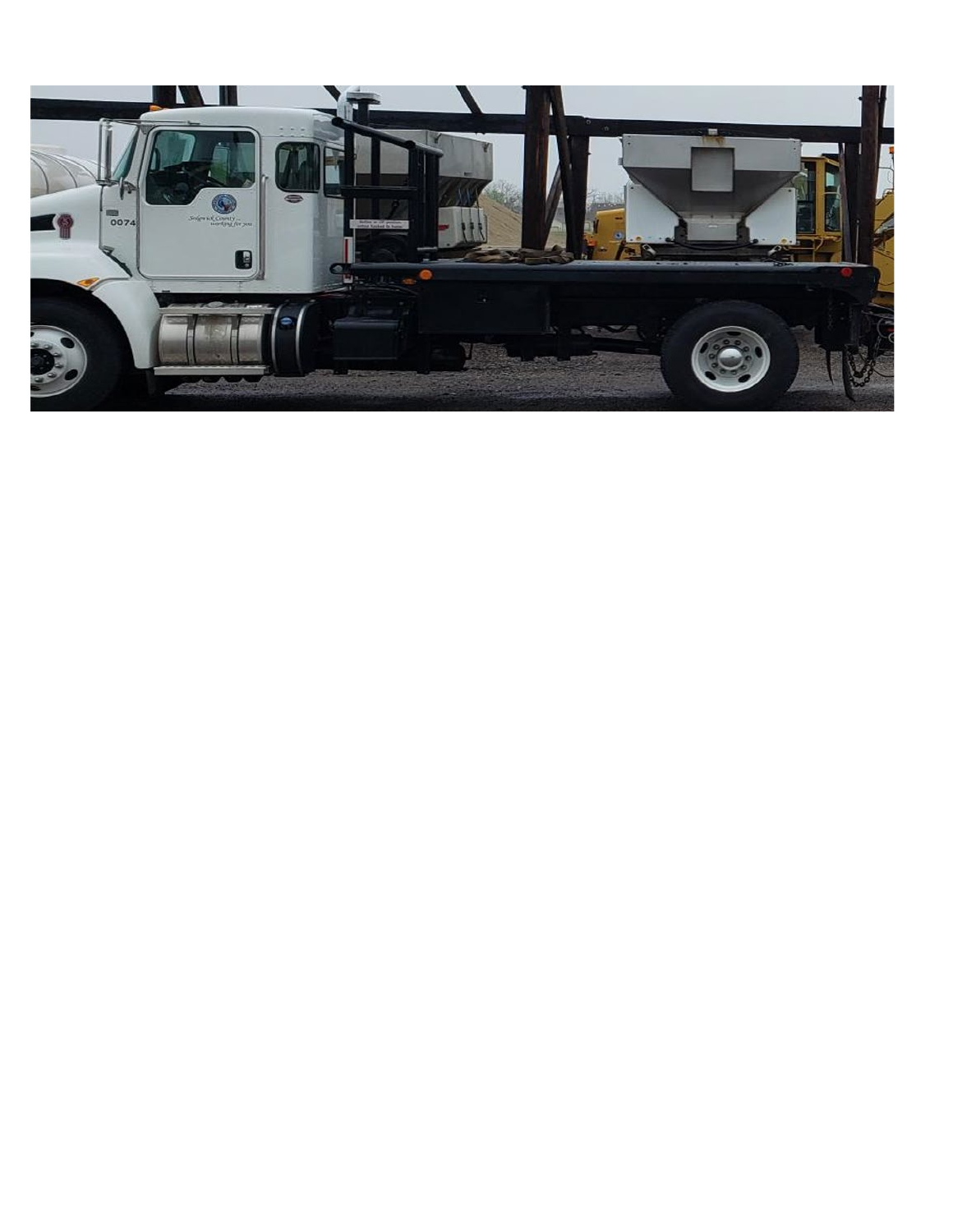# **FUNDING -- T76 T4 BOBCAT 6. BOBCAT COMPACT TRACK LOADER -- FLEET MANAGEMENT / PUBLIC WORKS**

(Joint Governmental Purchase - NASPO Contract #SW0192 )

#22-2035 S/C #8000201101

|                                    | <b>White Star Machinery &amp; Supply</b> |  |
|------------------------------------|------------------------------------------|--|
|                                    | Cost                                     |  |
| <b>Compact Track Loader</b>        |                                          |  |
| T76 T4 Bobcat Compact Track Loader | \$52,839.36                              |  |
| P69 Performance Package            | \$5,845.68                               |  |
| C68 Comfort Package                | \$5,595.84                               |  |
| 17.7" C-Pattern Rubber Track       | \$1,195.92                               |  |
| 80" Severe Duty Bucket             | \$1,553.44                               |  |
| Long Bolt-on Tooth Kit             | \$323.61                                 |  |
| Dealer P.D.I.                      | \$200.00                                 |  |
| <b>Freight Charges</b>             | \$1,280.00                               |  |
| Dealer Assembly Charges            | \$70.00                                  |  |
| Material and Logistics             | \$5,861.00                               |  |
| Total                              | \$74,764.85                              |  |

On the recommendation of Britt Rosencutter, on behalf of Fleet Management and Public Works, Greg Gann moved to **accept the quote from White Star Machinery and Supply based on NASPO Contract #SW0192 in the amount of \$74,764.85.** Tim Myers seconded the motion. The motion passed unanimously.

A skid-steer loader is compact, versatile, and multifunctional for a variety of heavy lifting, digging, grading, and compacting activities performed by Public Works. It's particularly useful in confined spaces where larger excavation equipment cannot reach.

This loader will replace a small forklift and will include a fork attachment so it will able to perform the tasks of the forklift.

## **Notes:**

| Equipment $#$ Year |      | Make/Model      | Point total |
|--------------------|------|-----------------|-------------|
| 1812               | 1994 | Hyster forklift | 16.7 points |

This pricing was competitively bid through the NASPO bidding process and is a 30% discount off of the list price.

This is a replacement piece of equipment. Surplus will be sold on Purplewave.

# **Questions and answers**

Tim Myers: This is a replacement for a forklift that is apparently from 1994, is that correct?

Britt Rosencutter: Correct.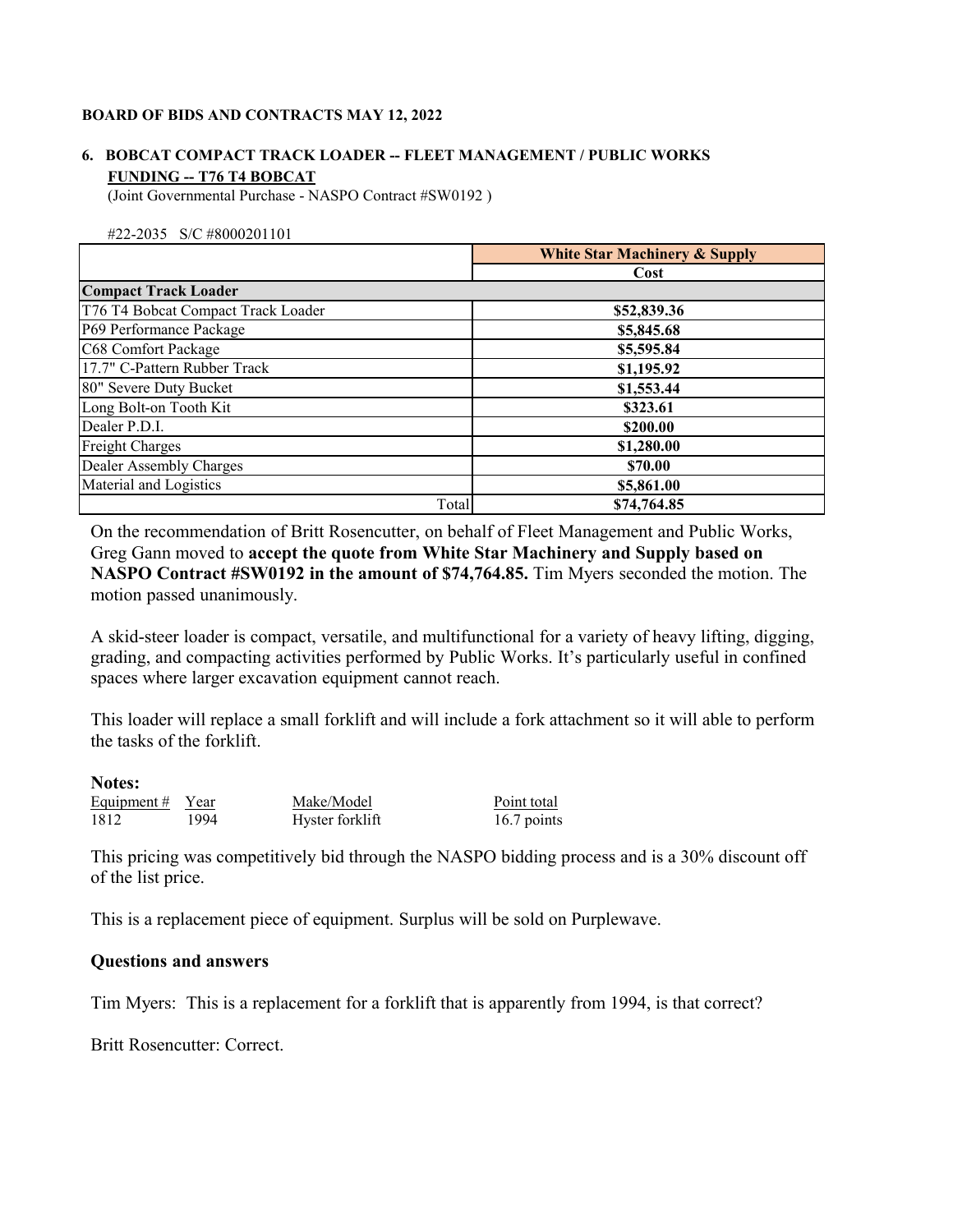Tim Meyers: Instead of just getting another forklift we are looking at doing this so we can use it for other things?

Britt Rosencutter: Yes. It's a more versatile tool.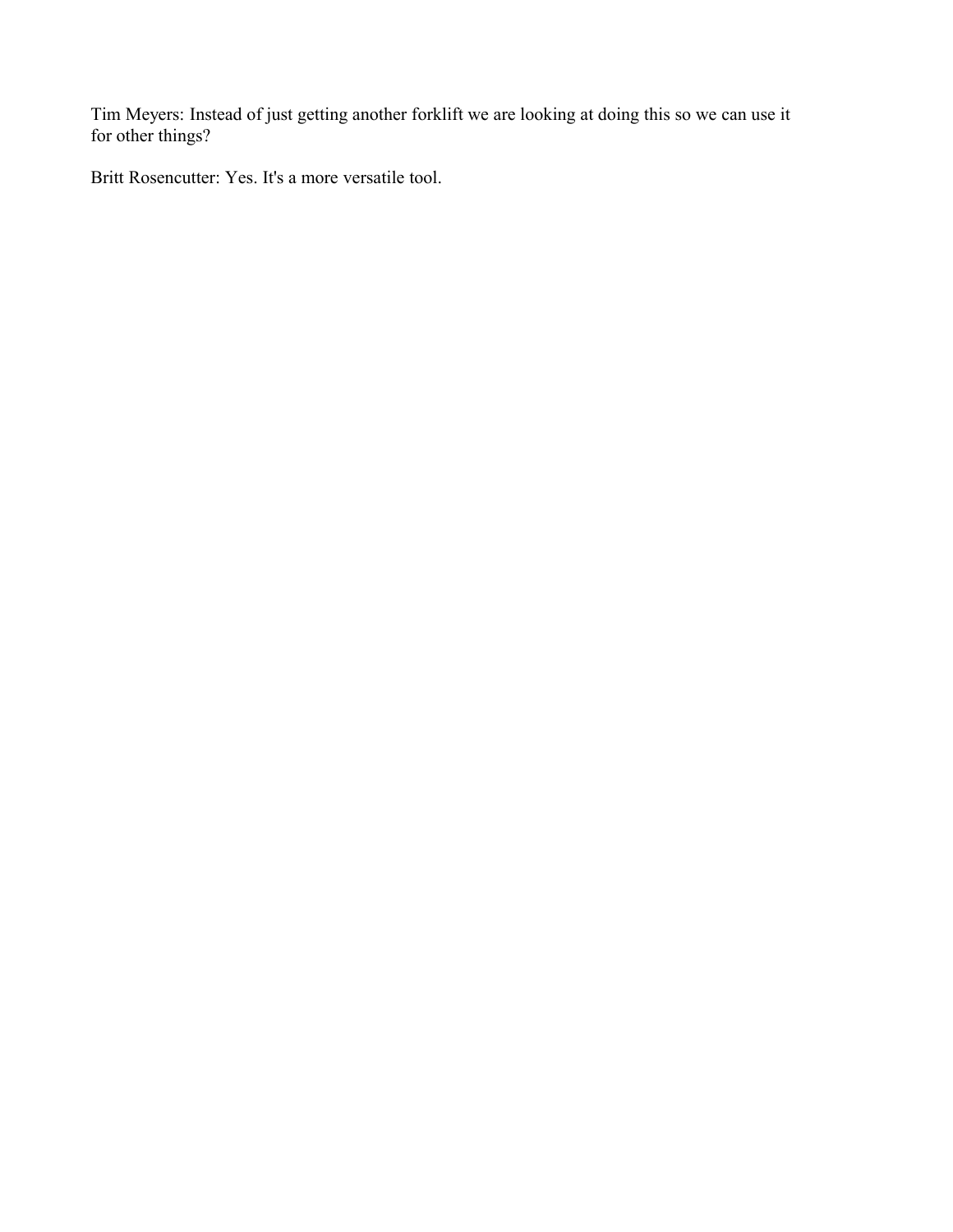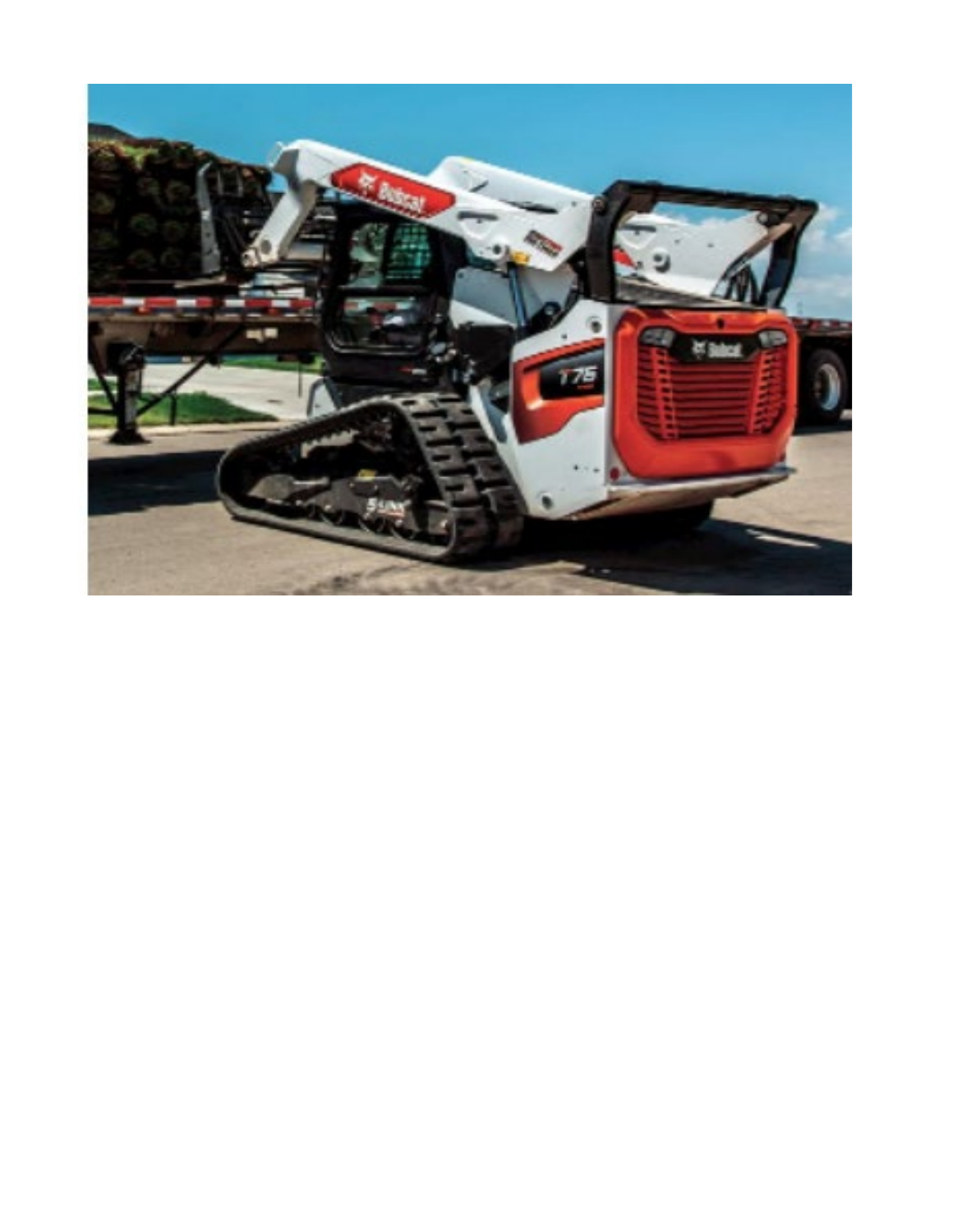## **FUNDING -- EMS 7. HEALTHEMS SUBSCRIPTION RENEWAL -- EMERGENCY MEDICAL SERVICES (EMS)**

(Maintenance and Software Agreement)

#22-2033 Contract

|                                        | <b>Sansio HealthEMS</b> |             |
|----------------------------------------|-------------------------|-------------|
|                                        | Period                  | Annual      |
| ePCR (Electronic Patient Care Records) | Year.                   | \$86,400.00 |
| <b>Total</b>                           |                         | \$86,400.00 |

On the recommendation of Lee Barrier, on behalf of Emergency Medical Services (EMS), Jennifer Blasi moved to **accept the quote from Sansio HealthEMS (HealthEMS) in the amount of \$86,400.00.** Greg Gann seconded the motion. The motion passed unanimously.

EMS is seeking a one (1) year renewal of current contract for HealthEMS, the EMS Patient Care Reporting program that has been in place since 2014. HealthEMS has established compatibility for data import/export with Kansas Board of Emergency Medical Services, Emergency Communications, and the billing vendor Digitech.

There is a current RFP in process seeking a new ePCR program but full implementation will be approximately one (1) year away requiring a one (1) year renewal of the existing system.